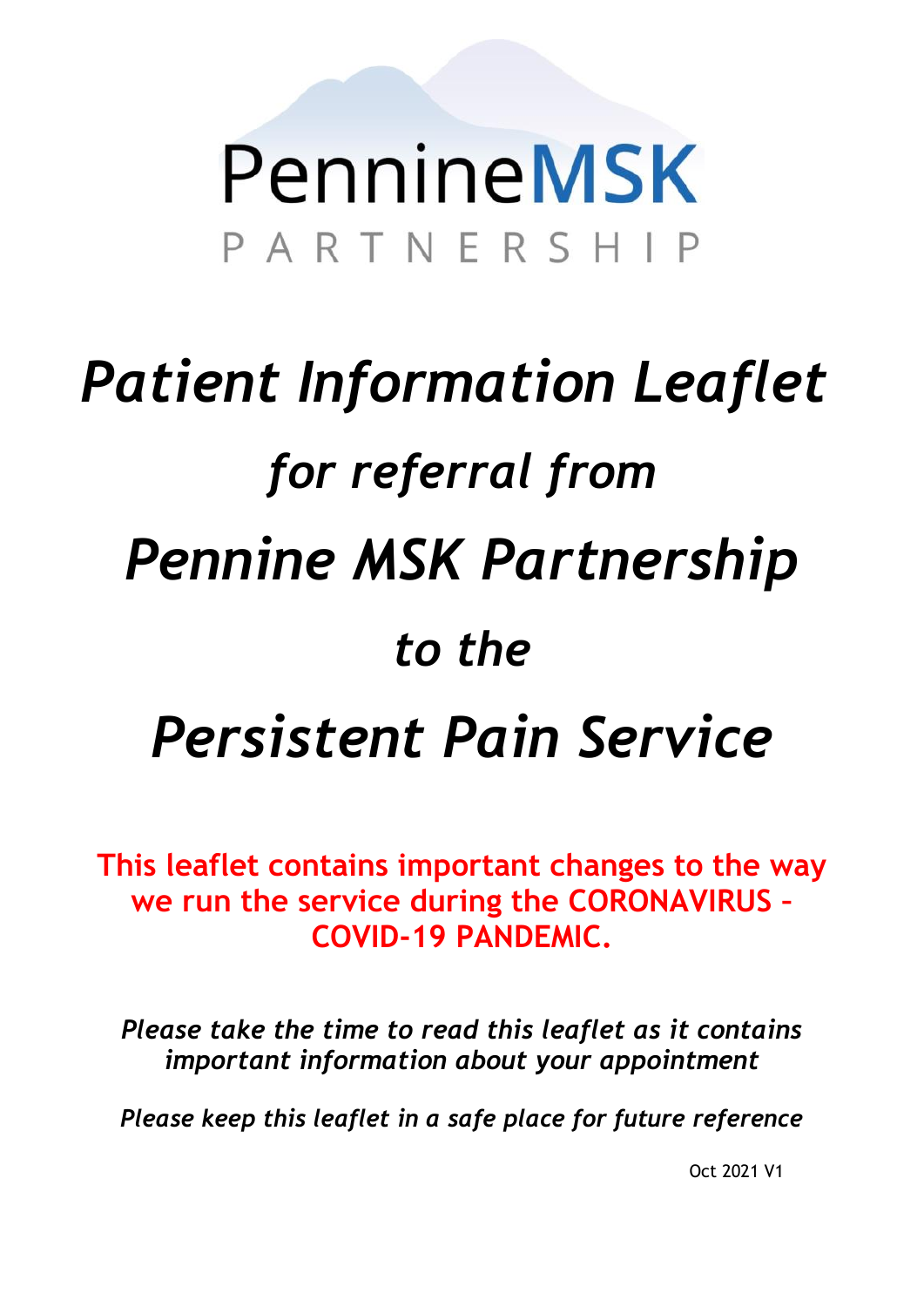# **What Is the Persistent Pain Service**

NHS Oldham have commissioned a new Persistent Pain Service from three local providers in Oldham; Pennine MSK Partnership Limited, Pennine Care Foundation Trust and Pennine Acute Hospitals Trust. These three providers are working together to offer an integrated, patient focused pathway of care for Oldham patients who have persistent pain.

The service offers a multidisciplinary team of a whole range of professionals including: Extended Scope Physiotherapists with an interest in persistent pain, Pain specialist Nurses, GP with special interest in persistent pain, Pain Consultants, Consultant Liaison Psychiatrists, Clinical Psychologists, Cognitive Behaviour Therapists and Psychological Therapists.

### **What is persistent pain?**

Persistent pain is defined as non-cancer pain that cannot be cured and is caused by a change in the way the nervous system transmits pain messages. This means that although the original trigger of the pain may have eased/healed the pain persists and continues to have an impact on how someone is able to undertake day to day tasks.

Often a period of 3 months is used to define persistent pain but it is recognised that some persistent pain, e.g. following surgery, can be defined as that which 'continues to be present when the normal healing process can be expected to have completed'.

The knock on effects of living with pain all the time can be very great, affecting many areas of life including work, social life, mood and sleep.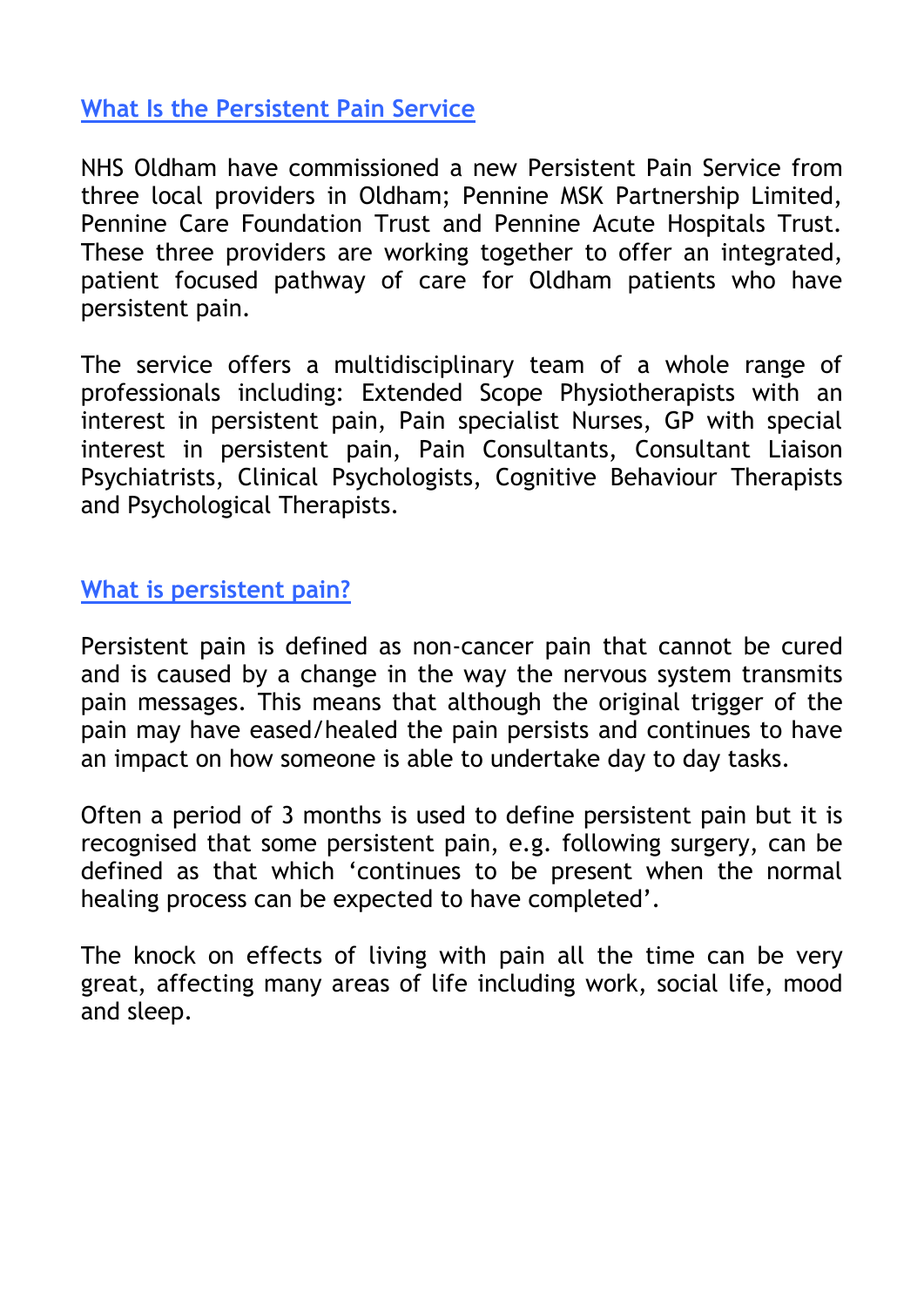**Accessing the Persistent Pain Service**

You will already have completed a questionnaire with your Pennine MSK clinician when you were referred to the service.

We need you to complete two more questionnaires before we can decide which health professional would be best to assess you.

- 1. PHQ4+2 This is enclosed with this leaflet. Please complete it and return it to us in the pre-paid envelope provided.
- 2. The Health Needs Assessment. This is also enclosed. Please complete it and return it to us in the same pre-paid envelope provided.

# **REMEMBER TO PUT YOUR NAME ON THE TOP OF EACH QUESTIONNAIRE**

Once we have the results of the questionnaires our multi-disciplinary team will review your results and your referral letter and we will send you an appointment with the most appropriate health professional.

**We have changed our service to ensure patients and staff are kept safe during the Coronavirus COVID-19 pandemic**

The Coronavirus COVID-19 Pandemic means we have to change the way we see and treat patients to ensure we follow all the current Government and NHS guidance. This means that the appointments in the pain service are predominantly going to be provided either on the telephone or on video via an electronic device.

With this leaflet will be an appointment letter for a telephone appointment.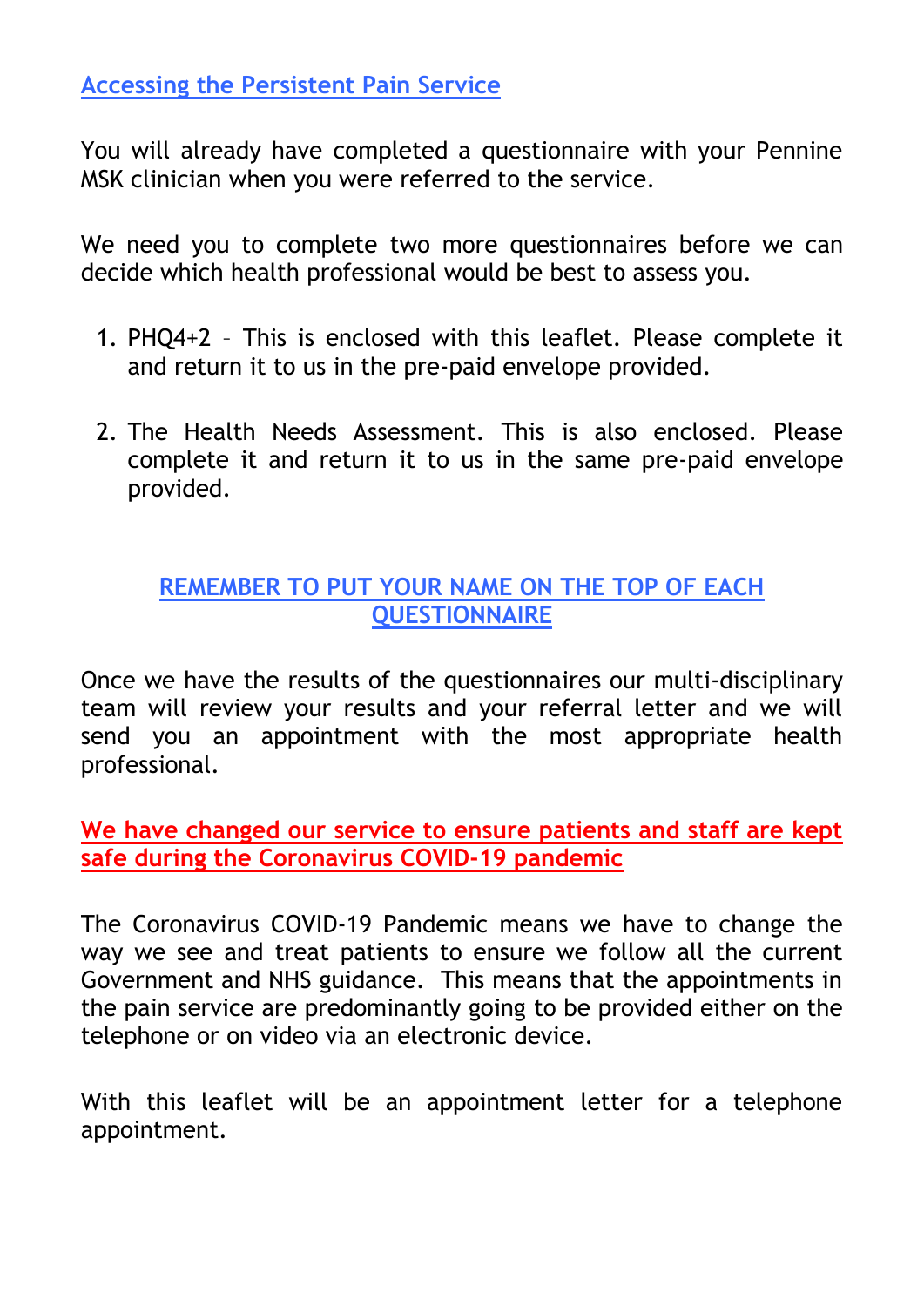# **Telephone Assessment Appointments**

There is a team of highly specialised health professionals working in the service. Your referral will be sent to the appropriate professional for initial assessment.

You will be contacted at approximately the time of your telephone appointment. Please allow some time either side of the appointed time. The telephone appointment will take approximately 1 hour to undertake the assessment.

- Please have available a list of any medications/topical lotions or ointments you currently use.
- At the initial telephone appointment you will be given the option of a video consultation if preferred and available.
- Please be available in a private quiet space at the time of your appointment.

At this appointment your health professional will help you decide what treatment option would be most beneficial for you and ask you to commit to this plan. We will then arrange this. If your health professional feels you need further input from another member of our multidisciplinary team then they will also arrange this.

# **Telephone numbers**

It is vital that we have the correct contact numbers for you, especially a mobile number. Please advise us if your contact details have changed recently before your appointment so the clinician can contact you.

Please note the number on your screen may say – Caller ID withheld – it is important you answer the call at the time of your appointment.

# **Your Appointment**

If you cannot keep your telephone appointment please contact **0161 357 5270 option 4** to arrange another appointment. **Failure to do so may result in you being discharged from the service.**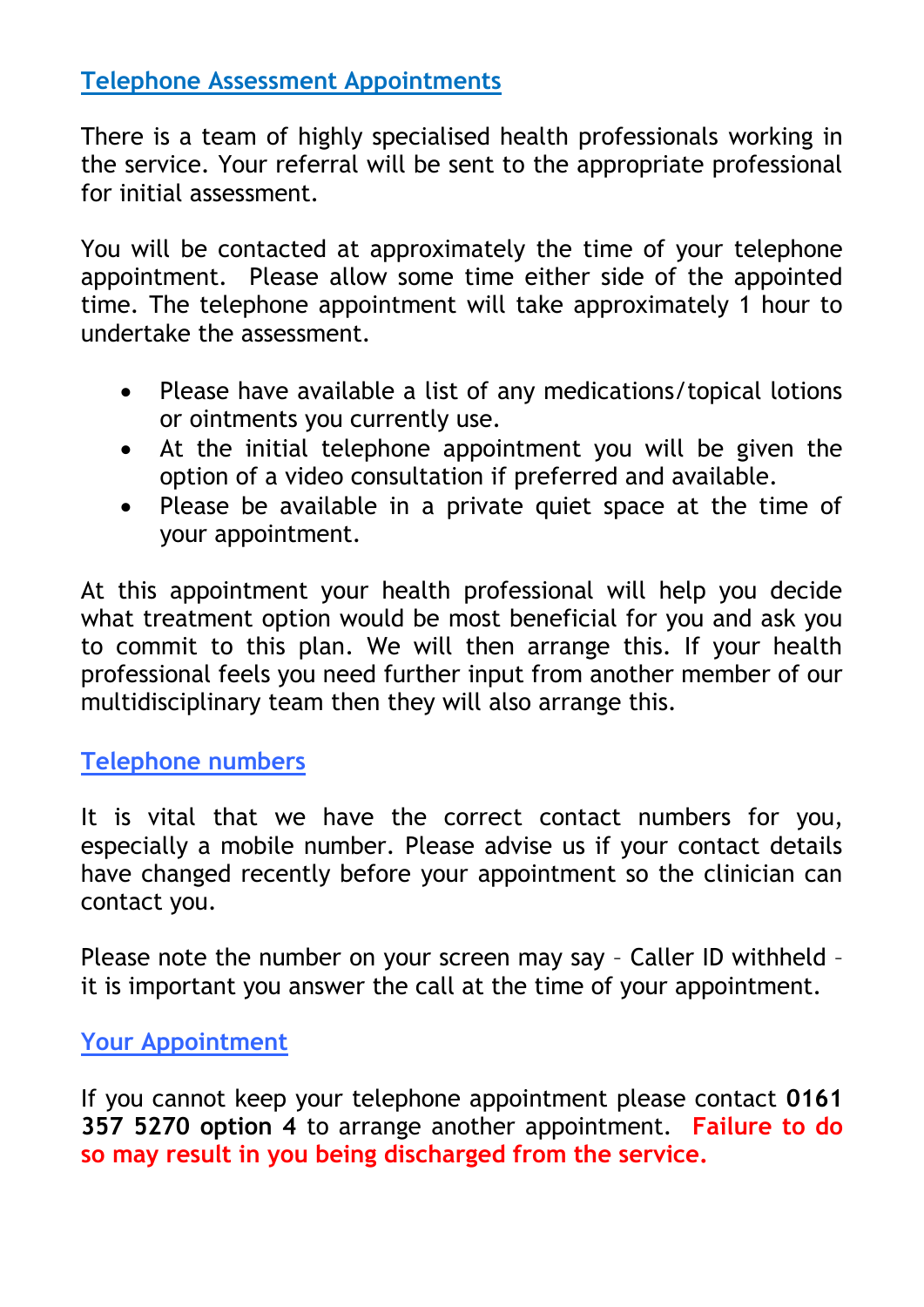# **Text Reminder Service**

We offer a text appointment reminder service and would be grateful if you could provide us with your mobile number.

### **Interpreter Services**

If your understanding of English is limited we can arrange for an interpreter to be present. Please notify us at least 48 hours before your appointment if you require this service, specifying which language you require.

**How your personal information is used**

To enable safe, effective care for our patients it will be necessary for us to share certain information about you between the three providers who are managing this integrated pathway. If you have any concerns regarding this please speak to your health care professional. In general your records are used to direct, manage and deliver the care you receive to ensure that:

- The doctors, nurses and other health or social care professionals involved in your care have accurate and up to date information to assess your health and decide on the most appropriate care for you.
- Health or social care professionals have the information they need to be able to assess and improve the quality and type of care you receive.
- Your concerns can be properly investigated if a complaint is raised.
- Appropriate information is available if you see another clinician, or are referred to a specialist or another part of the NHS or social care.

Our Privacy notice can be accessed at: <http://www.pmskp.org/> alternatively a paper copy of the notice can be obtained by contacting us at the address below.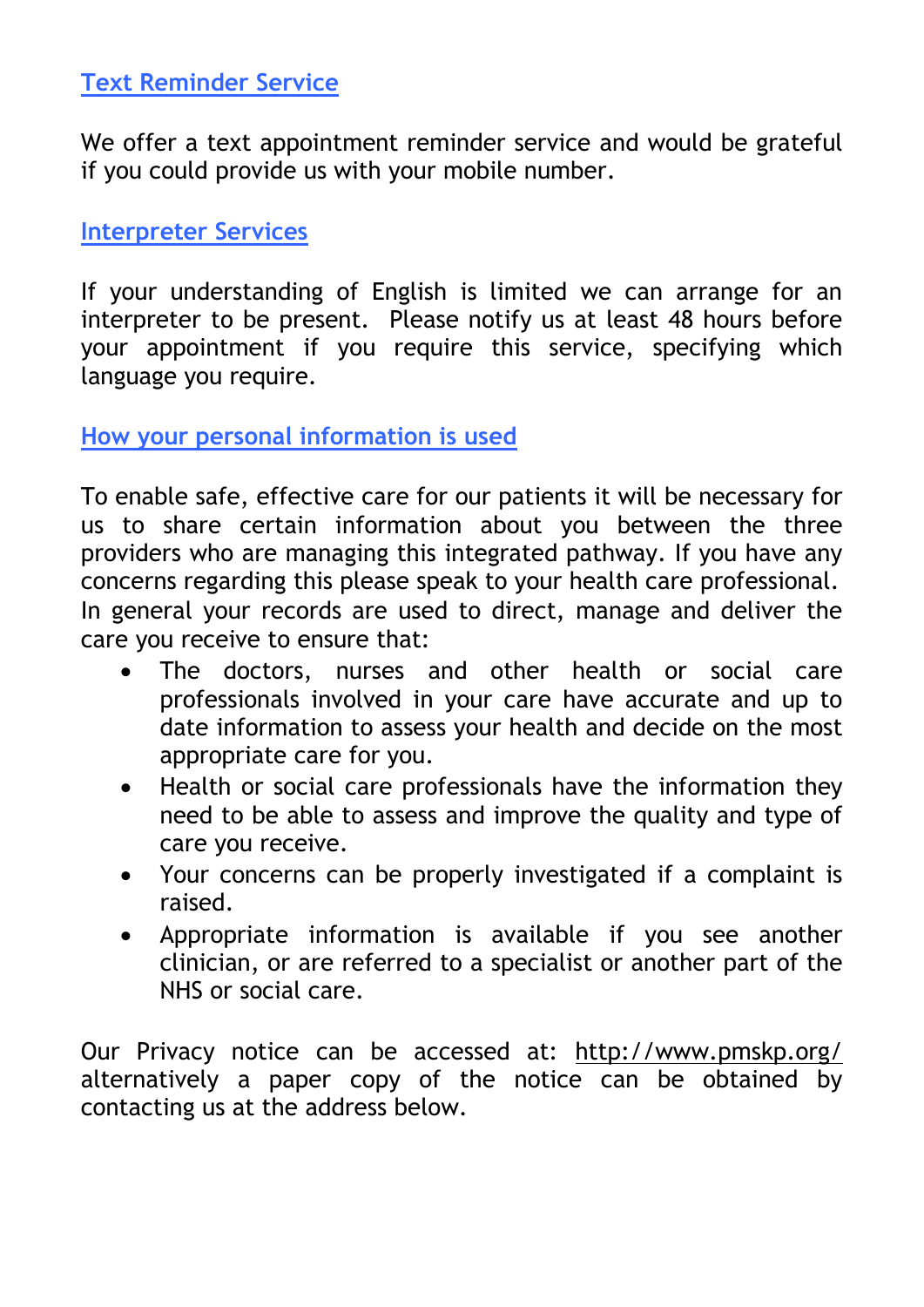## **Let Us Know**

Please update us if any of your personal details have changed i.e. home address, telephone numbers or GP.

# **IMPORTANT INFORMATION**

*Please keep this leaflet in a safe place for future reference* **will arrange treatment elsewhere.The service we provide is for patients with a GP in the Oldham area only. If you change GP to one outside of the Oldham area, unfortunately you will no longer be able to access our service. Please advise us if this changes and contact your new GP who** 

If you have any questions regarding the service, please contact Pennine MSK Partnership Ltd on **0161 357 5270 option 4**.

We welcome all comments, compliments and complaints as these are what drive our service improvements. Comments, compliments or complaints should be sent in the first instance to:

#### **Rachel Chrisham**

Patient Care Manager Pennine MSK Partnership Ltd Integrated Care Centre New Radcliffe Street Oldham OL1 1NL

### **Equality and Diversity**

We believe in fairness, equality and above all value diversity in all dealings as a provider of health services to the population of Oldham. We intend to embed equality and diversity values into every day practice, policies and procedures. For more information please visit our website.

### **Information Sharing**

To enable safe, effective care for our patients it will be necessary for us to share certain information about you between the three providers who are managing this integrated pathway. If you have any concerns regarding this please speak to your health care professional.